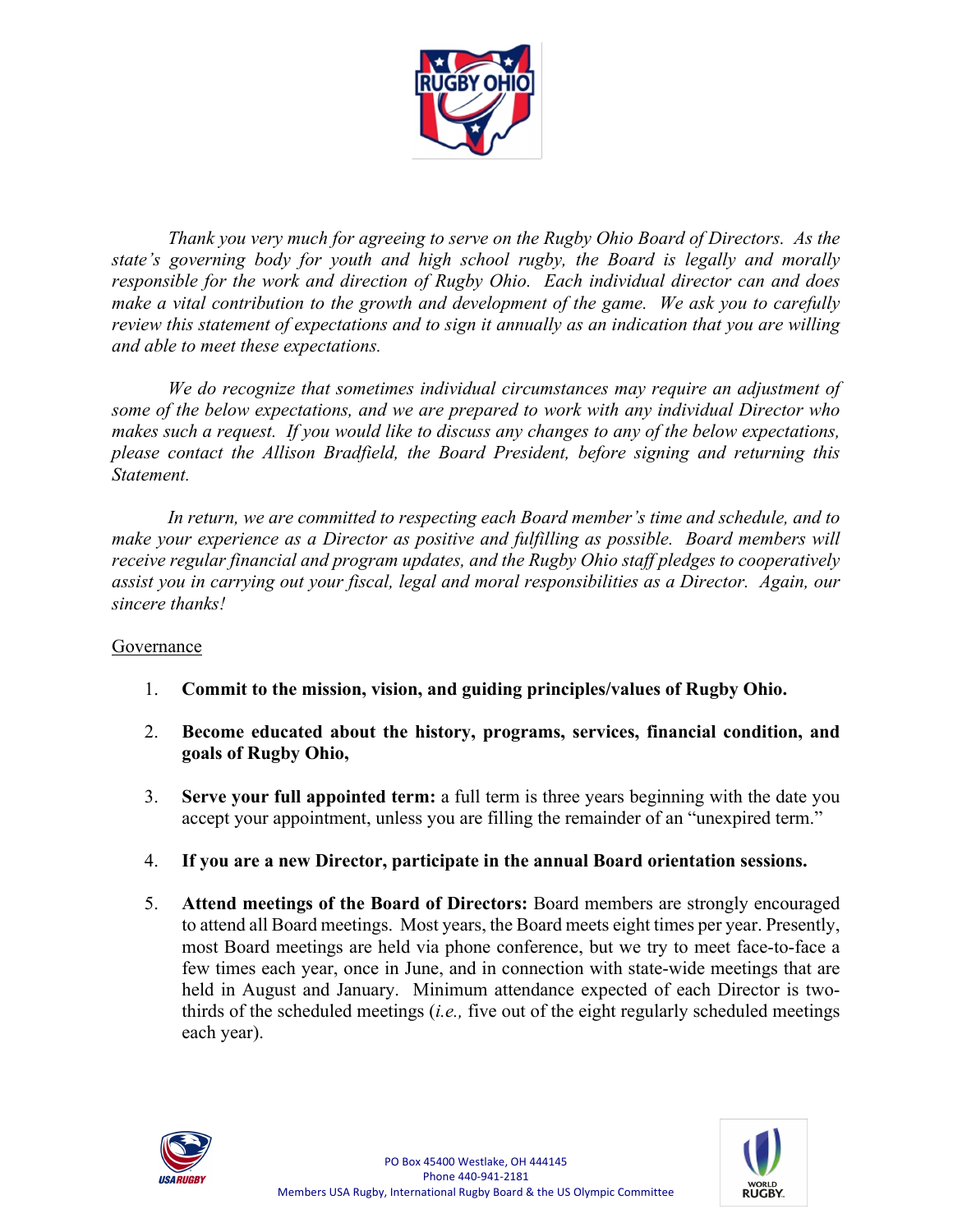

- 6. **Serve on at least one committee and participate in committee and task force meetings:** Board members are strongly encouraged to attend all meetings of the committees and task forces on which they serve. Minimum attendance expected of each Director is two thirds of scheduled committee meetings. (The number of meetings varies depending upon the agenda of the committee.) Most of the important work of the Board is carried out through our various committees.
- 7. **Contribute your personal/professional expertise to the Board and/or staff with respect to strategic planning, special projects, ongoing services, and/or training.**
- 8. **Attend the state high school championship if possible.**
- 9. **Disclose any potential conflict of interest with Rugby Ohio** (a separate conflict of interest policy is provided to each Director).
- 10. **Maintain the confidential nature of Board and Committee deliberations.**

## Resource Development

- 1. **Make an annual personal contribution to Rugby Ohio:** Essential to achieving Rugby Ohio's mission is sustaining 100% annual personal Board participation in the financial support of the organization. This is often the threshold question asked by foundation, corporate, and individual donors. Every Board member is expected to make an annual personal financial contribution, in addition to any corporate and/or in-kind contribution of time or resources, at the minimum level of \$250 directly to Rugby Ohio or assist in raising \$500 from other individuals and businesses. Only you can personally determine the appropriate level of your gift, but we ask you to give what for you is a significant financial donation.
- 2. **Assist with fundraising and support special events:** Every Board member is expected to assist Rugby Ohio Board and staff in our annual fundraising efforts by utilizing your personal and/or business resources to further Rugby Ohio's goals. This can be simply assisting in introductions to our Development Committee.
- 3. **Assist and support alternative fundraising opportunities.**